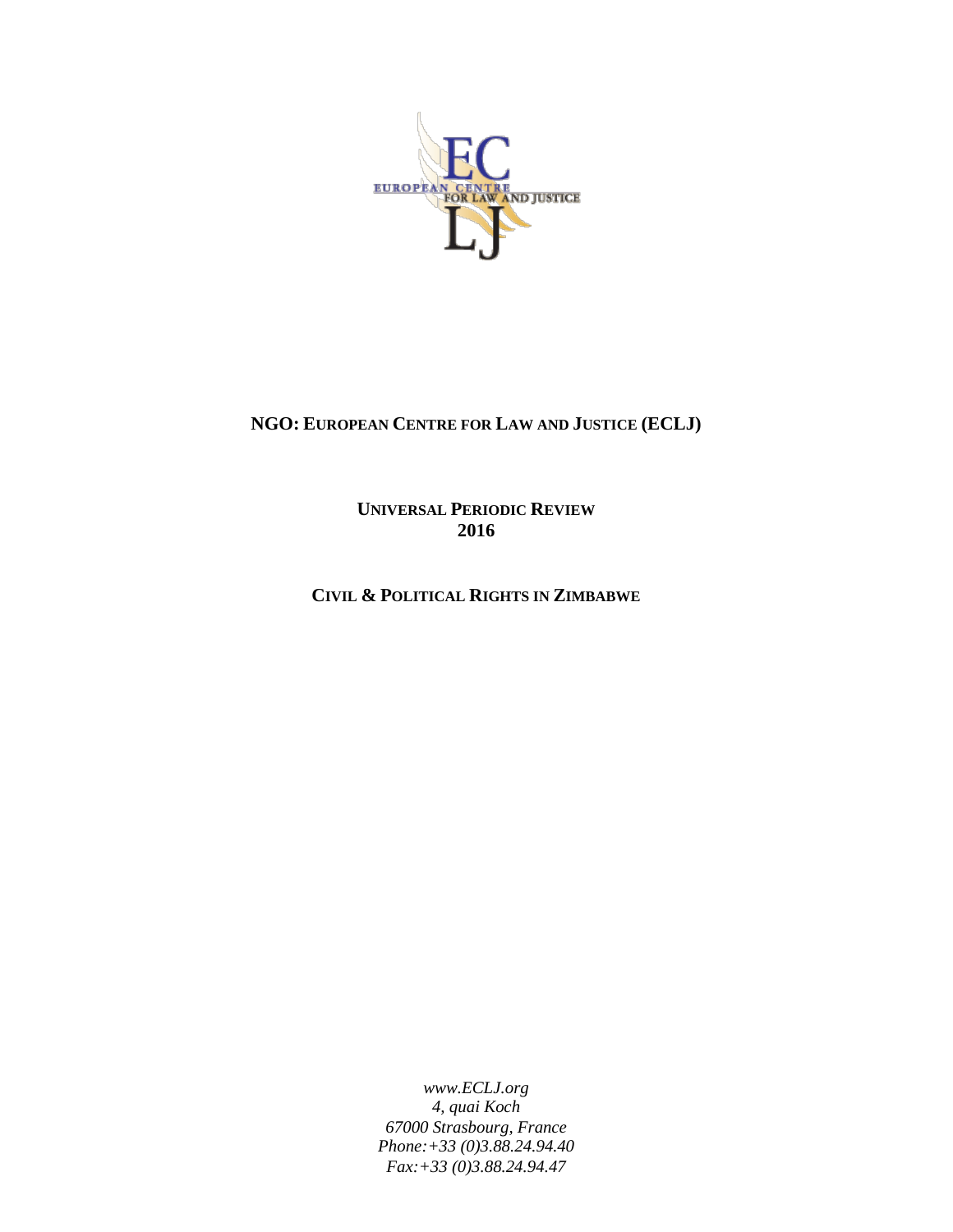## **CIVIL & POLITICAL RIGHTS IN ZIMBABWE**

### **Introduction.**

1. The European Centre for Law and Justice (ECLJ) is an international, non-governmental organisation dedicated to promoting and protecting human rights around the world. The ECLJ also holds Special Consultative status before the United Nations Economic and Social Council<sup>1</sup>. The purpose of this report is to address civil and political rights in the Republic of Zimbabwe [hereinafter Zimbabwe] for the 2016 Universal Periodic Review (UPR). We will primarily discuss the entrenchment of rights and obligations under the new Zimbabwean Constitution into the laws and governing bodies of the land.

### **The Zimbabwean Government Must Continue to Work To Protect the Civil and Political Rights of Its Citizens By Fully Entrenching Its New Constitution Into Its Legal System.**

2. In 2013, Zimbabwe adopted a new constitution, crafted under the oversight of a national unity government and created to end a decade-long political, land reform, and human rights conflict.<sup>2</sup> In 2015, the Zimbabwean government began to modify laws that were out of alignment with the new constitution. To begin the process, the General Laws Amendment Bill (GLA) was gazetted on May 8 in the Government *Gazette*. <sup>3</sup> The bill proposed amendments to 126 of Zimbabwe's more than 400 existing Acts of Parliament. Many of the amendments dealt with existing statutory provisions referring to sections of the former Constitution or to offices or institutions under the former Constitution which now have different titles.

3. The GLA is a step towards constitutional alignment in Zimbawean law, but there is significant work to be done to ensure that the rights afforded to Zimbabweans in their Constitution are protected throughout the legal system. In particular, amendments proposed by the GLA to the Anti-Corruption Commission Act, Access to Information and Protection of Privacy Act [AIPPA], Administrative Justice Act, and Zimbabwe Human Rights Commission Act need considerably further amendment to protect the rights of citizens. Additionally, statutes such as the Official Secrets Act and the Presidential Powers (Temporary Measures) Act are so unconstitutional that any adequate amendments would completely change their existing scope and structure. Thus we recommend that many of these statutes be repealed and new laws that reflect the Constitution and international human rights norms be enacted in their place. The Working Group on the UPR must encourage Zimbabwe to continue to align their current laws with their new Constitution, and when acts are fundamentally inconsistent with the Constitution encourage Zimbabwe to repeal these laws and enact new laws that align with the Constitution.

 $\overline{a}$ 

<sup>&</sup>lt;sup>1</sup>NGO Branch, U.N. Dep't of Econ. & Soc. Affairs, Consultative Status for the European Centre for Law and Justice (2007), http://esango.un.org/civilsociety/ (accessed by searching "European Centre for Law and Justice" in the iCSO Database).

<sup>2</sup> CONSTITUTION OF ZIMBABWE (NO. 20) ACT, 2013, available

at [http://www.parlzim.gov.zw/images/documents/Constitution-of-Zimbabwe-Amendment\\_No\\_20\\_-\\_14-05-](http://www.parlzim.gov.zw/images/documents/Constitution-of-Zimbabwe-Amendment_No_20_-_14-05-2013.pdf) [2013.pdf.](http://www.parlzim.gov.zw/images/documents/Constitution-of-Zimbabwe-Amendment_No_20_-_14-05-2013.pdf)

<sup>3</sup> General Laws Amendment Bill (H.B. 3, 2015), available

at [http://www.veritaszim.net/sites/veritas\\_d/files/General%20Laws%20Amendment%20Bill%202015.pdf.](http://www.veritaszim.net/sites/veritas_d/files/General%20Laws%20Amendment%20Bill%202015.pdf)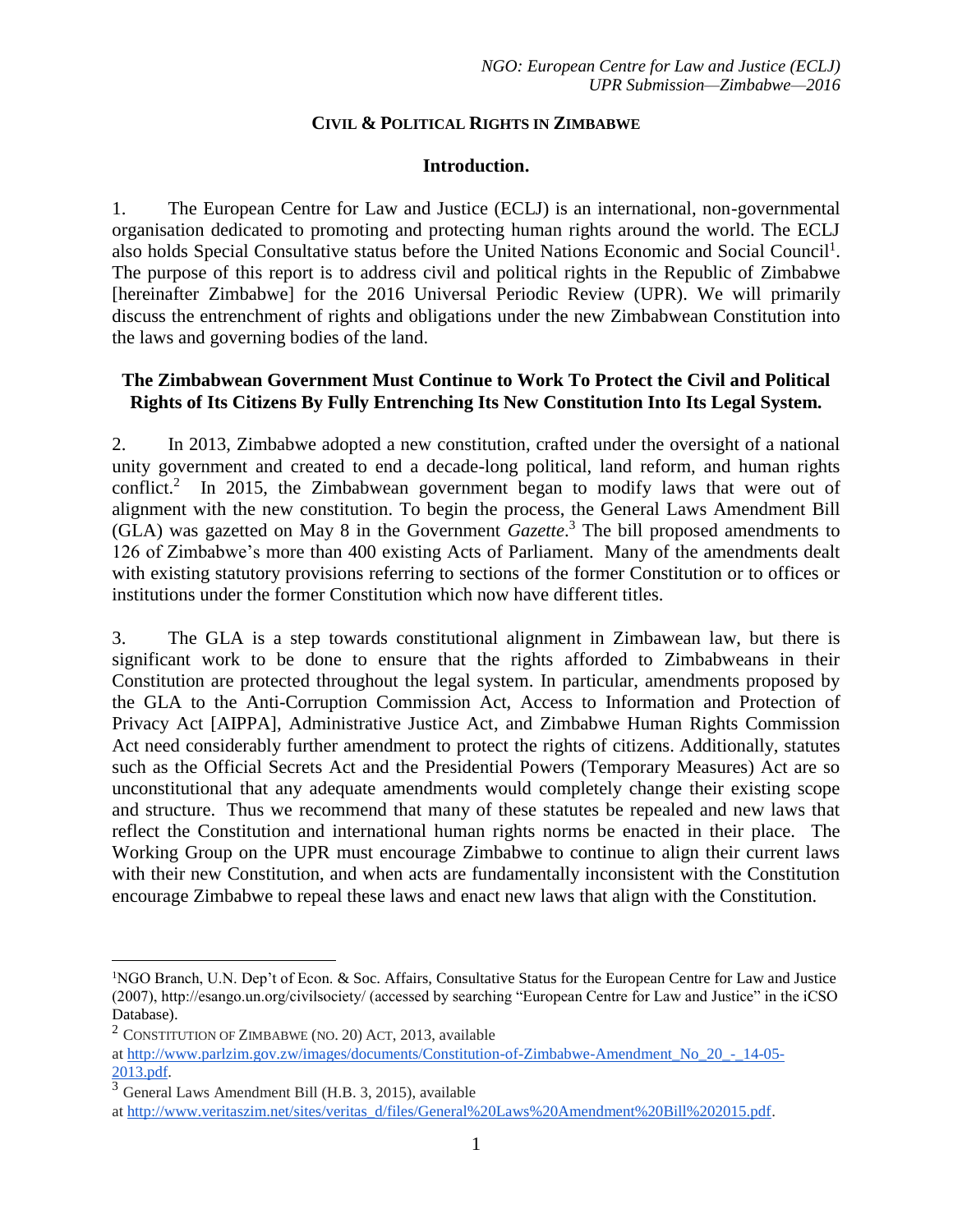# *The Laws of Zimbabwe Designed to Protect Freedom of the Press are Inconsistent with the New Constitution.*

4. The Access to Information and Protection of Privacy Act [AIPPA], which governs print and electronic media in Zimbabwe, needs significant reform in order to be in alignment with the Constitution.<sup>4</sup> Historically, AIPPA has been used to limit freedom of expression in Zimbabwe. Yet, Section 61 of the new Constitution guarantees that all people in Zimbabwe have the right to freedom of expression and freedom of the media.<sup>5</sup> Although AIPPA is expected to be amended through the GLA, the proposed amendments only change surface language in the law like updating references to the "Comptroller-General," which should read "Comptroller and Auditor-General".<sup>6</sup> In order to protect freedom of expression, the amendments must do more than change titles. They must cut to the heart of the law's effect on the freedom of the press.

5. As an example of necessary substantive changes, under section 5 of AIPPA, aliens and persons who are not permanent residents are not entitled to access information from public bodies.<sup>7</sup> Under section 62(2) of the Constitution, on the other hand, they are entitled to do so if they need the information for the exercise or protection of a right.<sup>8</sup> Thus, Section 5 of AIPPA needs to be amended to accord with the Constitution. There are many sections of AIPPA that must be substantively changed to align with the Constitution, thus AIPPA should to be repealed and replaced with Acts dealing separately with Access to Information; Protection of Privacy; Media Freedom and Diversity; and Freedom of Expression, as rights guaranteed by the Constitution.

6. Additionally, the Broadcasting Authority of Zimbabwe [BAZ], which issues broadcasting licences, is not consistent with the Constitution as it is not independent of governmental or political control.<sup>9</sup> The majority of the board members of BAZ are appointed by the President after consultation with  $-$  not with the agreement of  $-$  the Parliamentary Committee on Standing Rules and Orders. There is no provision for the appointments to be made on a non-partisan basis. Similar to AIPPA, BAZ will need many more substantive amendments than those proposed by the GLA, if it is to be brought in line with the Constitution.

 $\overline{a}$ 

<sup>4</sup> Access to Information and Protection of Privacy Act (Act No. 5/200, 5/2003) (Zim.), available at [http://www.parlzim.gov.zw/acts-list/access-to-information-and-protection-of-privacy-act27.](http://www.parlzim.gov.zw/acts-list/access-to-information-and-protection-of-privacy-act27)

<sup>5</sup> CONSTITUTION OF ZIMBABWE (NO. 20) ACT, Section 61, 2013, available

at [http://www.parlzim.gov.zw/images/documents/Constitution-of-Zimbabwe-Amendment\\_No\\_20\\_-\\_14-05-](http://www.parlzim.gov.zw/images/documents/Constitution-of-Zimbabwe-Amendment_No_20_-_14-05-2013.pdf) [2013.pdf.](http://www.parlzim.gov.zw/images/documents/Constitution-of-Zimbabwe-Amendment_No_20_-_14-05-2013.pdf)

 $\overline{6}$  General Laws Amendment Bill (H.B. 3, 2015), available

at [http://www.veritaszim.net/sites/veritas\\_d/files/General%20Laws%20Amendment%20Bill%202015.pdf.](http://www.veritaszim.net/sites/veritas_d/files/General%20Laws%20Amendment%20Bill%202015.pdf)

 $^7$  Access to Information and Protection of Privacy Act (Act No. 5/200, 5/2003) (Zim.), available

at [http://www.parlzim.gov.zw/acts-list/access-to-information-and-protection-of-privacy-act27.](http://www.parlzim.gov.zw/acts-list/access-to-information-and-protection-of-privacy-act27)

<sup>8</sup> CONSTITUTION OF ZIMBABWE (NO. 20) ACT, Section 62(2), 2013, available

at [http://www.parlzim.gov.zw/images/documents/Constitution-of-Zimbabwe-Amendment\\_No\\_20\\_-\\_14-05-](http://www.parlzim.gov.zw/images/documents/Constitution-of-Zimbabwe-Amendment_No_20_-_14-05-2013.pdf) [2013.pdf.](http://www.parlzim.gov.zw/images/documents/Constitution-of-Zimbabwe-Amendment_No_20_-_14-05-2013.pdf)

<sup>&</sup>lt;sup>9</sup> Broadcasting Services Act (Act No. 3/2001, 22/2001, 26/2001, 6/2003, 19/2007) (Zim.), available [http://www.parlzim.gov.zw/acts-list/broadcasting-services-act-12-06.](http://www.parlzim.gov.zw/acts-list/broadcasting-services-act-12-06)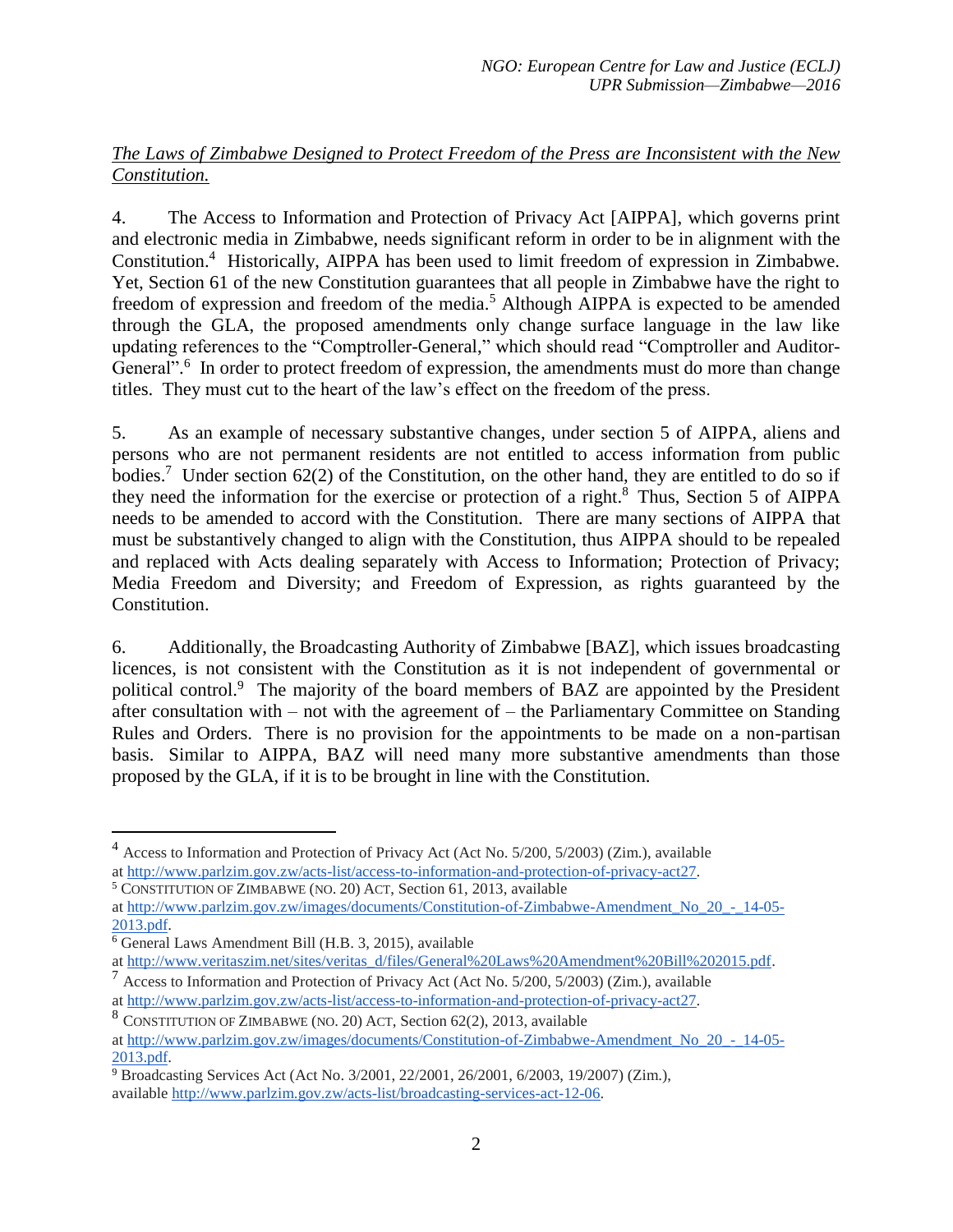7. The Working Group on the UPR must encourage Zimbabwe to repeal laws like AIPPA and BAZ, and replace them with acts that will protect freedom of expression, as outlined in the Constitution and protected by international human rights norms.

# *Zimbabwe Has Yet to Enact a Law to Establish an Effective and Independent Mechanism for Complaints Against Security Forces as Required By Section 210 of the Constitution.*

8. Section 210 of the Zimbabwean Constitution provides mechanisms for complaints against security services.<sup>10</sup> This mechanism is crucial to securing the civil rights of the Zimbabwe people. It ensures that security forces are held accountable for their actions if they act outside of the bounds of the Zimbabwean Constitution and international human rights norms. There are no current laws or proposed bills that create an effective and independent complaint mechanism. The Working Group on the UPR must encourage Zimbabwe to enact such a law in order to protect the civil and political rights of the people of Zimbabwe.

# *The Independent Constitutional Commissions That Protect the Rights of Citizens are Not Autonomous as Required By the Constitution.*

9. In order to protect democracy and ensure that injustices are remedied, Chapter 12 of the new Constitution created five "independent constitutional commissions supporting democracy," which include the Zimbabwe Electoral Commission, the Zimbabwe Human Rights Commission, the Zimbabwe Gender Commission, the Zimbabwe Media Commission, the National Peace and Reconciliation Commission.<sup>11</sup> Additionally, the Zimbabwe Anti-Corruption Commission named in Section 256 of the Constitution is given independent status equivalent to that of the Chapter 12 commissions.<sup>12</sup> To ensure that these commissions are free from undue government control, Section 305(3) of the Constitution requires separate "estimates revenue and expenditure must be presented to the National Assembly" be given for each of the independent commissions.<sup>13</sup>

10. However, under current law none of the independent commissions supporting democracy have their own stand-alone votes in the Estimates, but have mere sub-votes under the votes of a Ministry or "parent office". This means the commissions' funding is subject to the discretion of their parent office, thus compromising their independent status. This is inconsistent with Section 305(3) of the Constitution, and hinders their ability to "exercise their functions without fear, favour or prejudice" as outlined in Section  $(231)(c)$ .<sup>14</sup> The Working Group on the UPR must encourage Zimbabwe to disentangle the independent commissions from parent ministries and

 $\overline{a}$ 

<sup>10</sup> CONSTITUTION OF ZIMBABWE (NO. 20) ACT, Section 210, 2013, available

at [http://www.parlzim.gov.zw/images/documents/Constitution-of-Zimbabwe-Amendment\\_No\\_20\\_-\\_14-05-](http://www.parlzim.gov.zw/images/documents/Constitution-of-Zimbabwe-Amendment_No_20_-_14-05-2013.pdf) [2013.pdf.](http://www.parlzim.gov.zw/images/documents/Constitution-of-Zimbabwe-Amendment_No_20_-_14-05-2013.pdf)

 $\overline{11}_{Id.}$  at Chapter 12.

<sup>12</sup> *Id*. at Section 256.

<sup>13</sup> *Id*. at Section 305(2).

<sup>14</sup> *Id*. at Section 231(c).